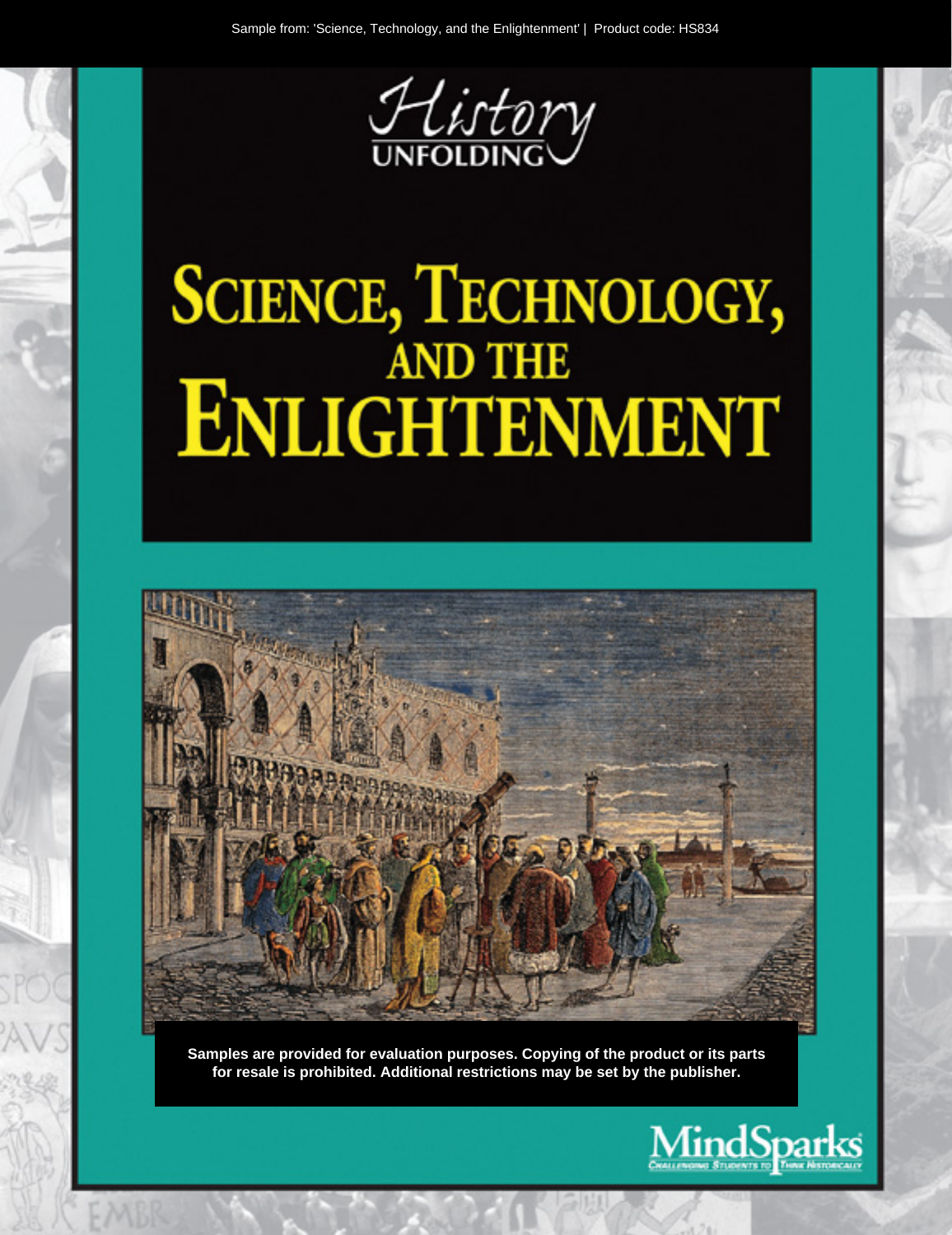# **Contents**

| Lesson 4 Reason, Technology, and the Industrial Revolution 16 |
|---------------------------------------------------------------|
|                                                               |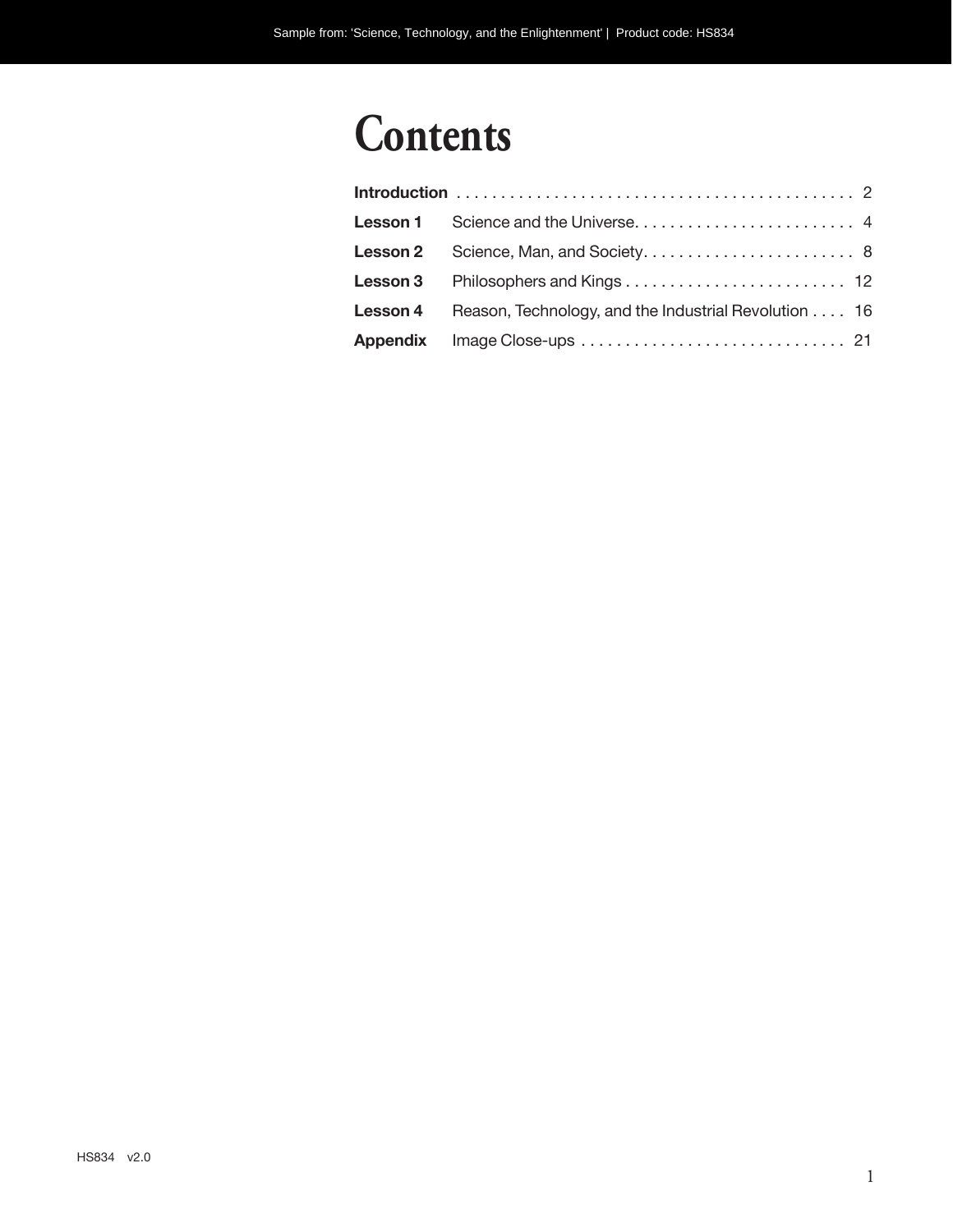*Science, Technology, and the Enlightenment*

# **Introduction**

An Age of Reason By the mid-1600s, Europe had just about exhausted itself after more than a century of bitter religious warfare arising out of the Reformation and Counter-Reformation.

It was as if a kind of spiritual dead-end had been reached.

Yet the times were not quite as bleak as this. Dynamic forces were at work pushing Europe outward in a great age of exploration and discovery. And one of the forces contributing to this process and feeding off of it was a whole new way of looking at the world—a new way of deciding what was true and of understanding nature and human nature. For this was the time when a great scientific revolution began, upsetting notions about everything. This revolution transformed our understanding and unleashed social, political, technical, and economic forces that would change the world. The age of Enlightenment set the stage for the revolutionary era to come. It gave birth to the modern age.

This set uses 12 visual displays to focus on several key themes in this story of the emergence of science, the age of Enlightenment, and the earliest phases of the industrial transformation of economic life in the 1700s and early 1800s. Each lesson uses three visual displays to explore one broad topic. Briefly, the four lessons are as follows:

## **Science and the Universe**

At the heart of the Scientific Revolution of the 1500s and 1600s were new ideas about the universe and the motions of the planets. The illustrations here focus on that key aspect of the emergence of a scientific approach to nature.

## **Science, Man, and Society**

Given a scientific view of the world, how was human nature itself to be understood? The illustrations here focus primarily on that issue.

## **Philosophers and Kings**

Enlightenment ideas had their greatest impact on the educated and wealthy classes of Europe. This is somewhat ironic, given the way the Enlightenment undermined respect for the old order and the aristocratic class that benefitted from it.

## **Reason, Technology, and the Industrial Revolution**

The Enlightenment and the Scientific Revolution together helped trigger a cumulative and accelerating process of technical and economic change. The illustrations here focus on some key themes at the heart of this early phase of the Industrial Revolution.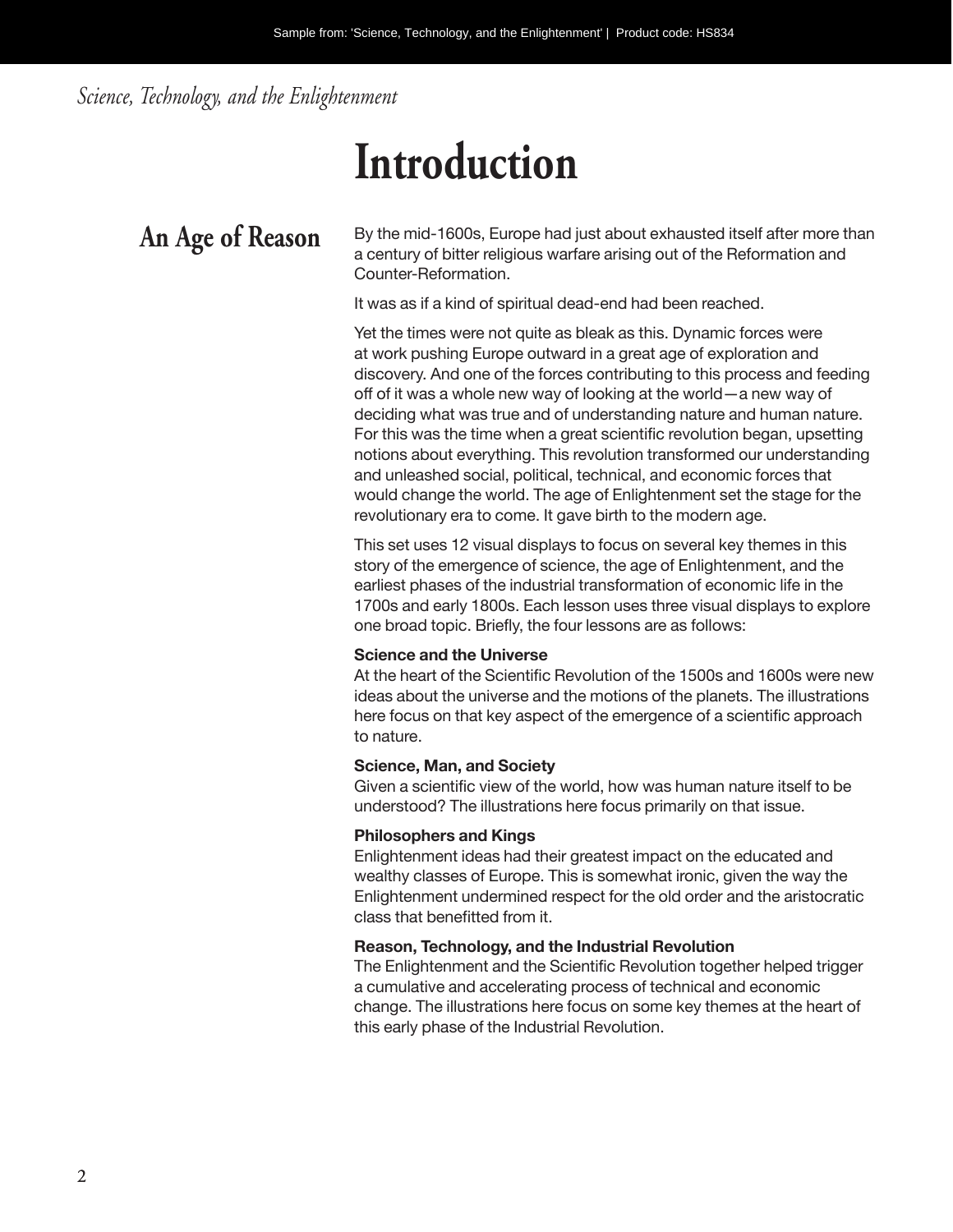## **Using Photos, Cartoons, and Other Visuals to Teach History**

Many textbooks are full of colorful visuals. However, all too often these visuals function primarily as window dressing. They make the text more entertaining, or at least more palatable. Only occasionally do the visuals in textbooks do more than offer simple pictorial reinforcement of ideas already presented in the text. In many cases, they pander to the visual orientation of the young while doing little to help young people master the challenges of the visual media that dominate their lives.

By way of contrast, our approach to using visual materials emphasizes their unique strengths as historical documents. The lessons in this booklet focus students on the visual symbols and metaphors in editorial cartoons, the dramatic qualities of certain photographs, the potential of many images to make abstract ideas more specific and concrete, the implicit biases and stereotypes in certain images, their emotional power, and their ability to invoke the spirit of a time and place. In the process, we make every effort to strengthen students' visual literacy skills in general, as well as their ability to think critically and engage in spirited but disciplined discussions.

## **How to Use This Booklet**

The booklet is divided into four lessons, with three illustrations per lesson. Each lesson consists of the following:

**A BACKGROUND INFORMATION SHEET** This page provides brief summaries explaining the three illustrations on which the lesson is based and their relevance to the lesson's objectives.

**DIGITAL IMAGES** The booklet's PDF allows you to project the images for use in your class discussions.

## **DISCUSSION-ACTIVITY SHEETS**

Each sheet displays one illustration. It includes a sequence of questions to help you plan an all-class discussion while using the projected images. The questions take students step by step through an analysis of the illustration. If you wish, you may reproduce these pages and hand them out. In addition to the discussion questions on the illustration itself, one or two follow-up activities are suggested. Some of these can be made into individual assignments. Others will work best as small-group or all- class activities.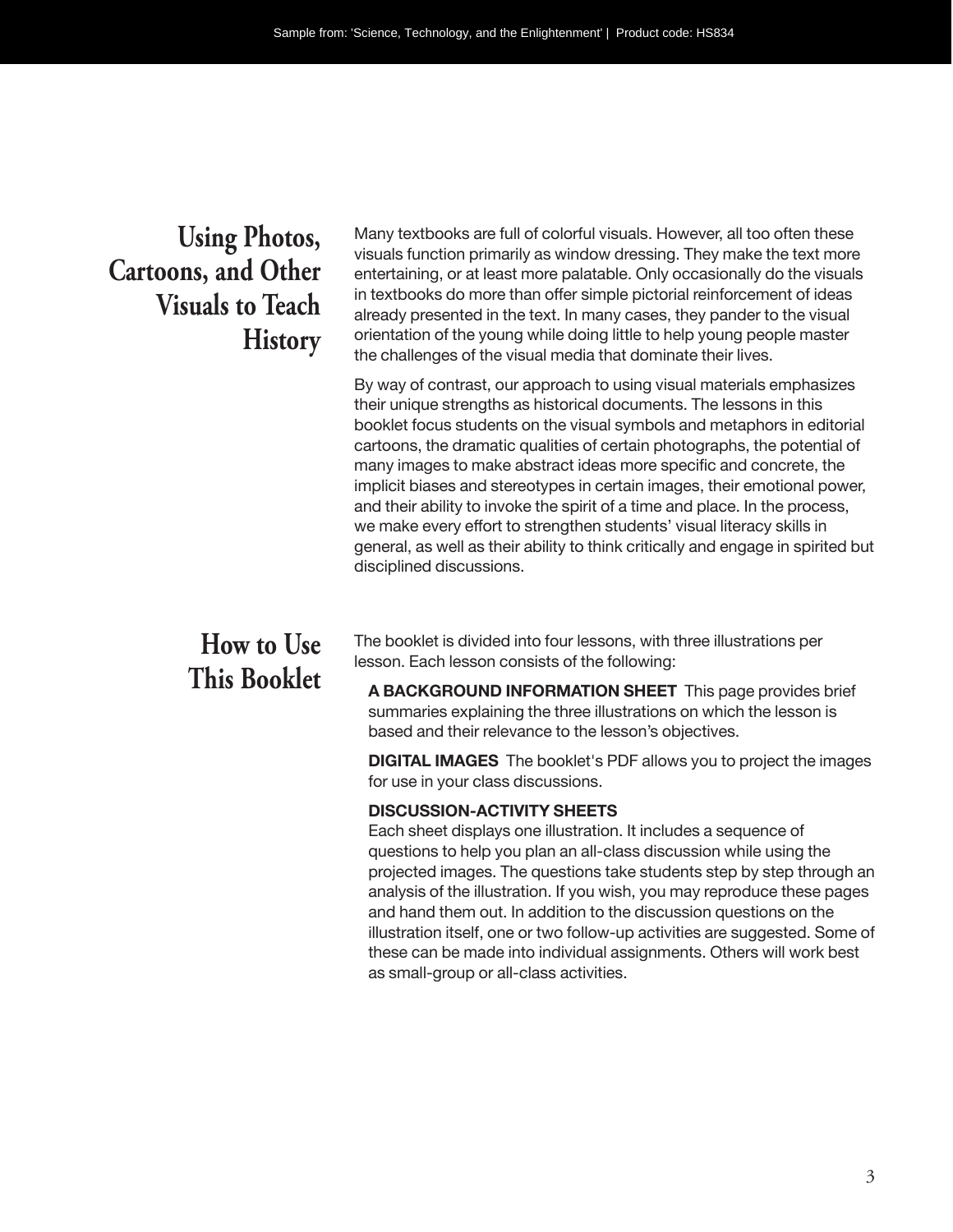*Science, Technology, and the Enlightenment*

- 1. Students will better understand why astronomical discoveries of the 1500s and 1600s helped launch the Scientific Revolution.
- 2. Students will better appreciate the enormous social and cultural impact of these discoveries.

# **OBJECTIVES Science and the Universe**

*Use the background information on this page to help your students better understand the three illustrations making up this lesson. The questions and activities presented in the rest of the lesson can be used to help students clarify meanings and debate important issues.*

## **BACKGROUND INFORMATION**

## **Illustrations 1A & 1B**

In the 1600s, a new way of looking at the world took hold—a new way of deciding what was true and of understanding nature and human nature. It was the beginning of a scientific revolution that would upset notions about everything from matter and motion, to man's place in the universe, to the nature of the mind and the soul. But it began with ideas about the planets, the stars, and Earth's place in the heavens. In Europe's Middle Ages, it was believed that God created the universe as a home for man, and therefore that Earth must naturally be at its center. Greek Egyptian scientist Ptolemy's Earth-centered universe (Illustration 1A) was accepted by nearly all. In the early 1500s, Polish astronomer Nicolaus Copernicus upset this comforting view by proposing that Earth, like the other planets, revolves around the sun. His notion launched an intellectual revolution.

#### **Illustration 2**

In the late 1500s, Tycho Brahe and Johannes Kepler furthered the work of Copernicus. But it was Italian mathematician Galileo Galilei who, in the 1600s, convinced many that Copernicus was right. With his telescope, Galileo reported seeing mountains on the moon and other moons around Jupiter. In other words, the planets were ordinary matter like the Earth, not the perfect spheres of light previously imagined. The Catholic Church was not happy with Galileo. But this new way of making sense of the world was already attracting wider interest and acceptance.

## **Illustration 3**

Copernicus and Galileo set the stage for the Scientific Revolution, which reached its high point with English physicist Isaac Newton. In 1687, Newton published his *Mathematical Principles of Natural Philosophy*, or the *Principia*. In it, Newton worked out fully the problems posed by Copernicus, Galileo, and many others. He did this by describing the basic laws of all matter and motion, both on Earth as well as in outer space. His three laws of motion are shown here. Newton pictured the universe as a giant machine, ruled by simple and sweeping general laws. Moreover, he inspired others to see that these laws could be discovered by human reason and experimentation. Out of Newton's work came a view of the natural world as more impersonal and mechanistic, but also as more knowable and controllable.